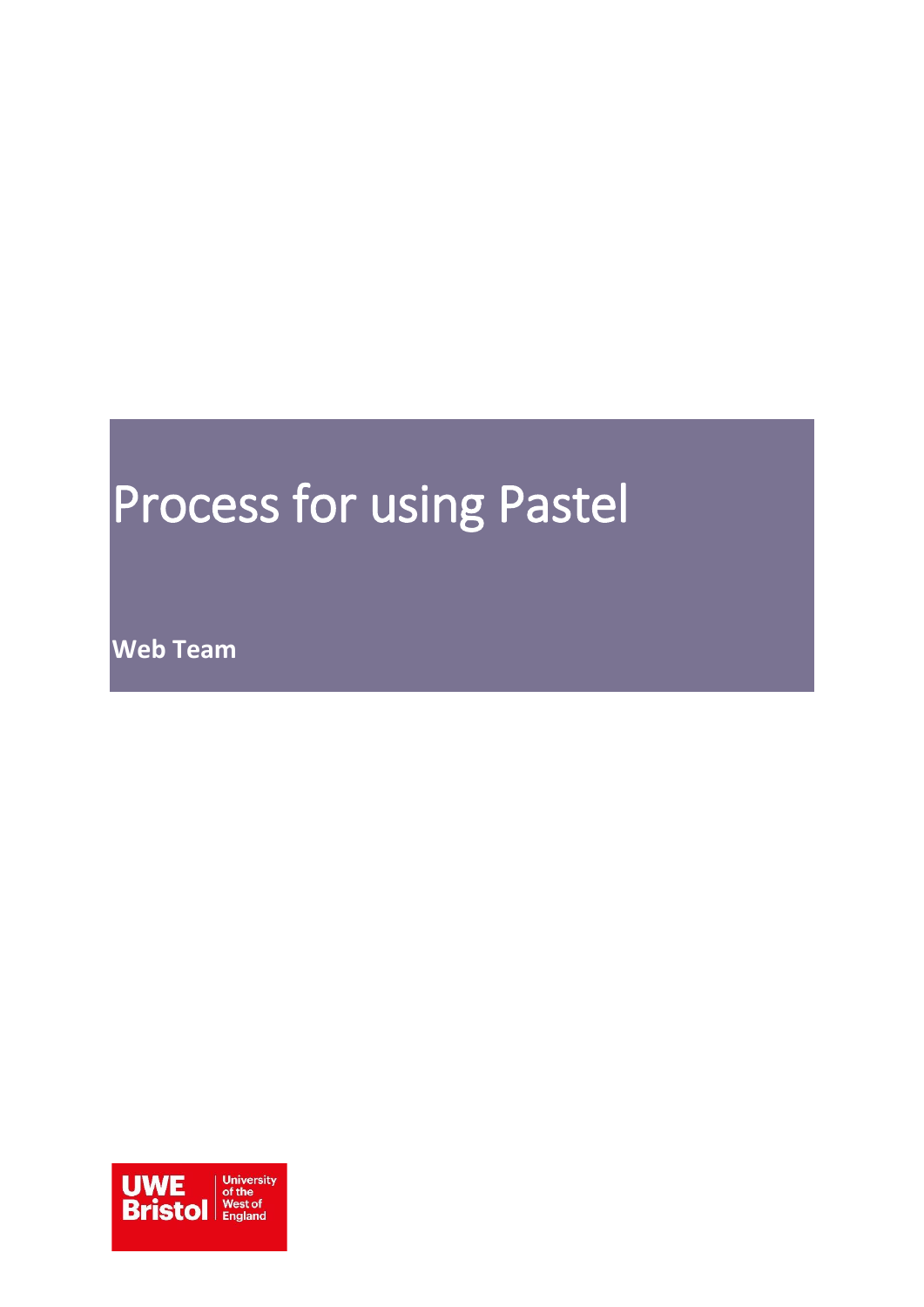## <span id="page-1-0"></span>Contents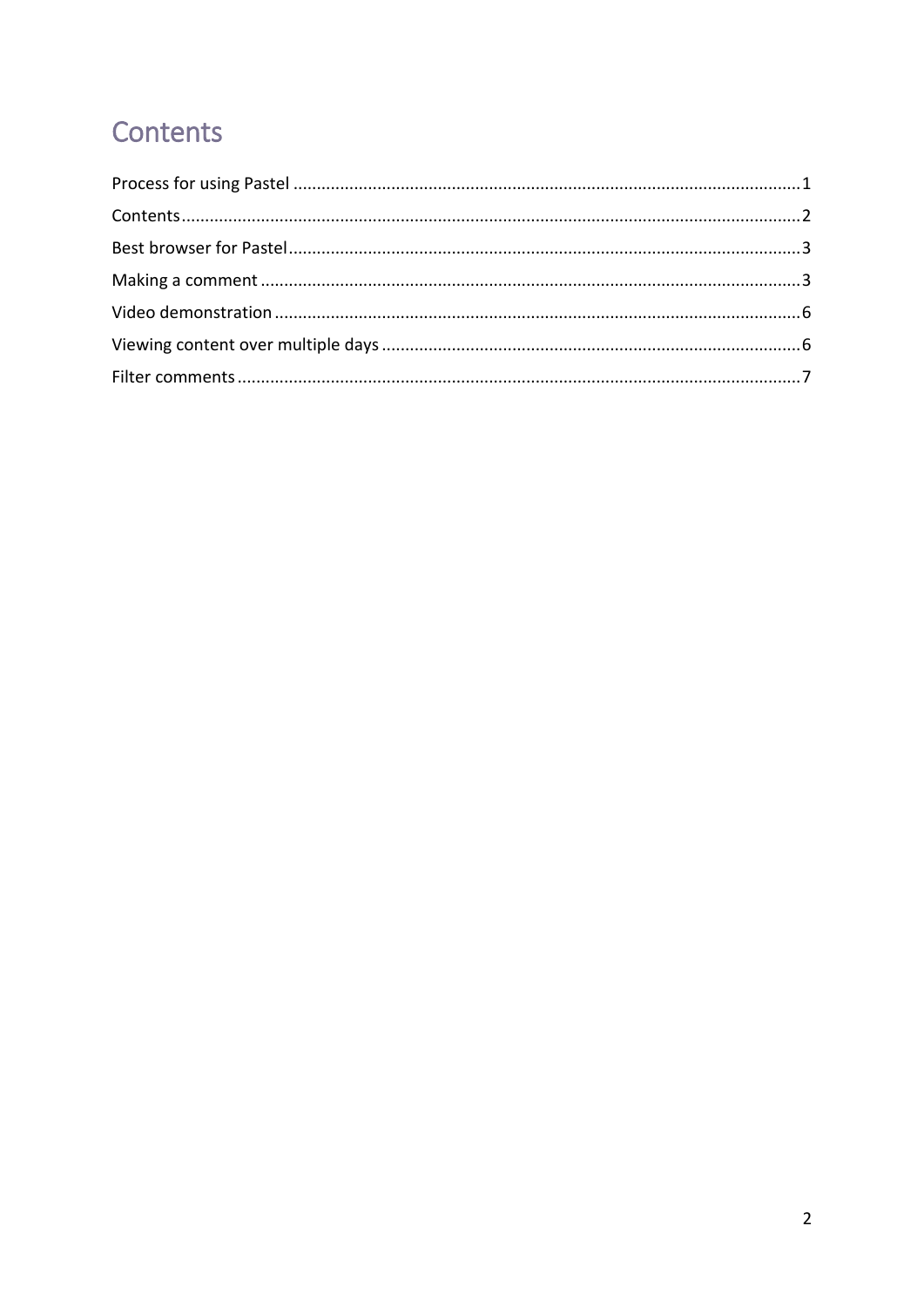## <span id="page-2-0"></span>Best browser for Pastel

Click on the Pastel link we give you.

(You can use this link again to return to your content later if needed.) Important: Please open this link in Chrome, Edge, FireFox – but NOT Internet Explorer. You will need to use a UWE Bristol device to view the pages, and we recommend desktop because the commenting system is easier to use on desktop.

### <span id="page-2-1"></span>Making a comment

The first thing you'll see is this pop-up that explains the simple commenting process on Pastel.



Click the 'Continue' button.

This will take you to your first page. Click anywhere on the page and enter your name and email address when prompted. This is so that your comments will be linked to you.

Then click 'Continue'.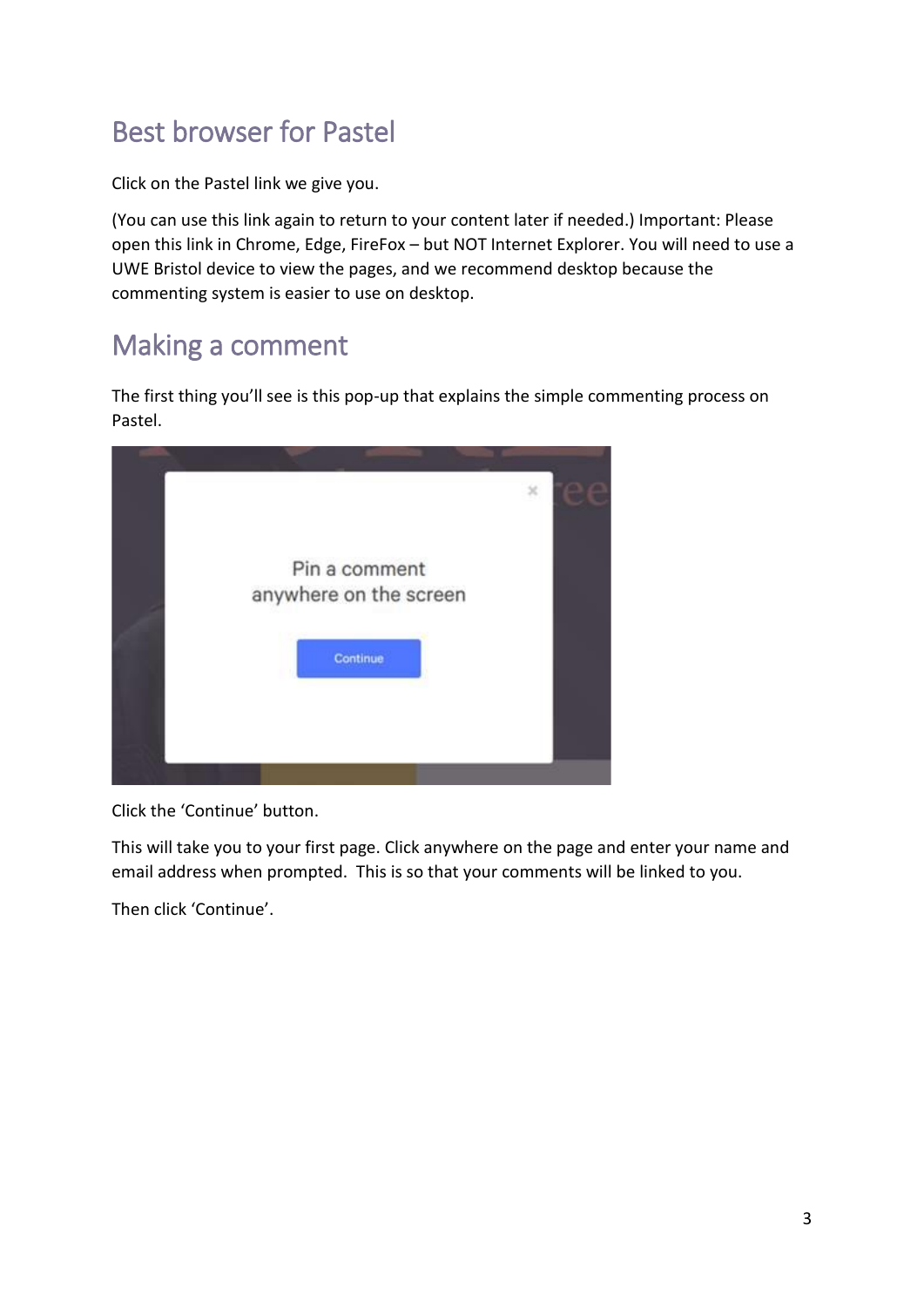| Hi, what's your name?                                         |     |
|---------------------------------------------------------------|-----|
| Let everyone know who you are so<br>they can get back to you. |     |
| Ann Other                                                     |     |
| uwestories@uwe.ac.uk                                          |     |
| Continue                                                      |     |
| Have a Pastel account?                                        | 115 |

Now you are ready to start commenting…

BUT we recommend using the toggle button to switch to Browse mode first. This allows you to browse the page or section.

When you are ready to add a comment just switch the toggle back to Comment, click on the place on the page you want to comment on, type your comment and then click 'Post comment'.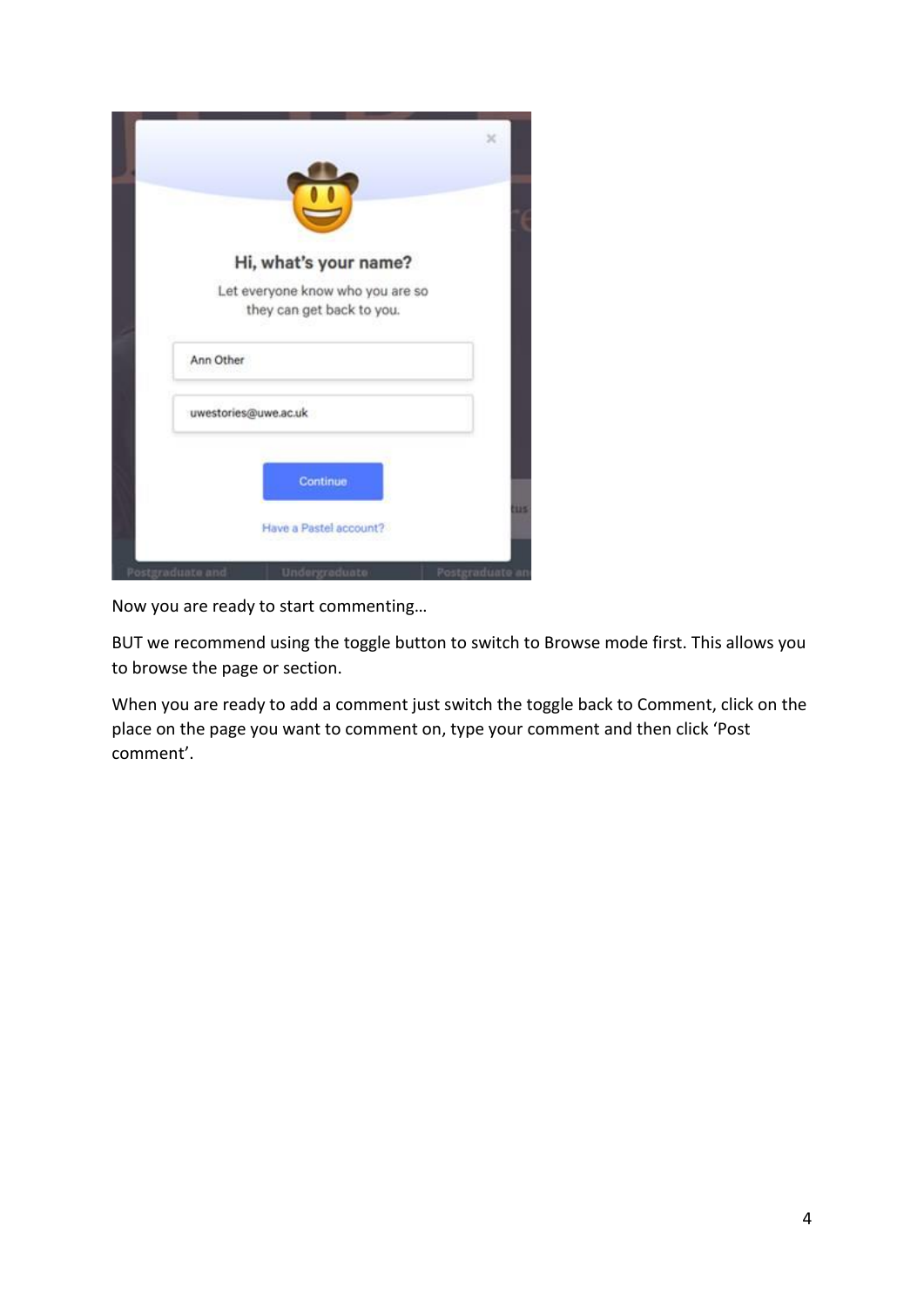

We will respond to your comments on Pastel - you will receive email notifications about our comments. You can reply to our comments by going back into Pastel.



When you click on Comments on the bottom of the screen you can see all your Active comments and Resolved comments.

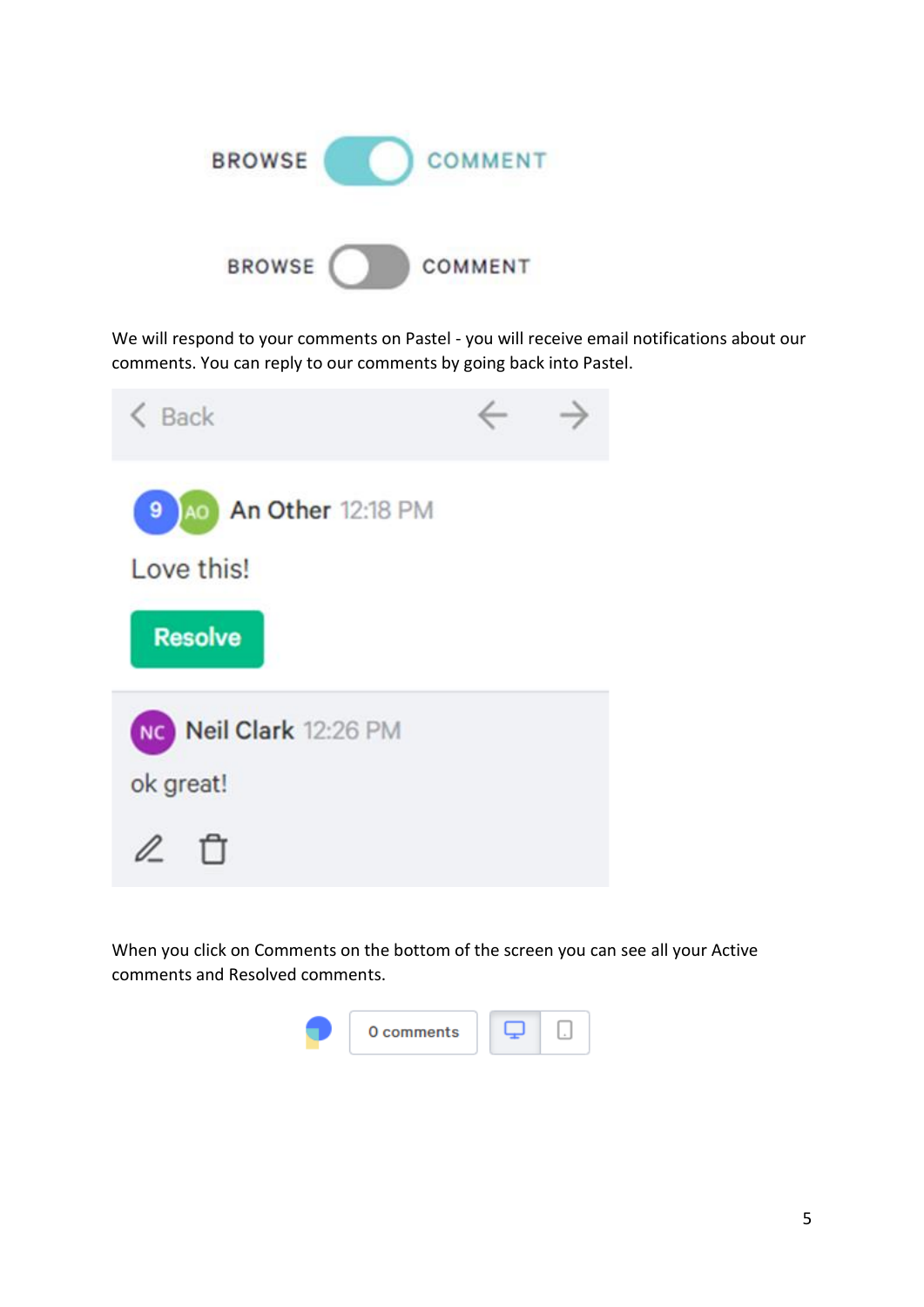|   | Search comments                           |            |
|---|-------------------------------------------|------------|
|   | 3 Active                                  | 0 Resolved |
|   | screencapture-beta-uwe-ac-uk-2020-02-     |            |
|   | An Other 12:18 PM                         |            |
| 9 | Love this!                                |            |
|   | 1 reply                                   |            |
| 8 | An Other 12:18 PM                         |            |
|   | Can we update this with the new<br>image? |            |
|   | 1 reply                                   |            |
|   | An Other 12:18 PM                         |            |
|   | This is great!                            |            |
|   | 1 reply                                   |            |

### <span id="page-5-0"></span>Video demonstration

Watch a [demonstration of Pastel.](https://www.youtube.com/watch?v=LCpNznOR5Qo)

## <span id="page-5-1"></span>Viewing content over multiple days

If you are unable to review all of your assigned content area in one session (particularly with larger sections) you can return to continue it at any time simply by clicking on the original link at the top of this email. All of your previous comments will have been saved. It would be helpful if you are able to send me an email to confirm once you have completed your review.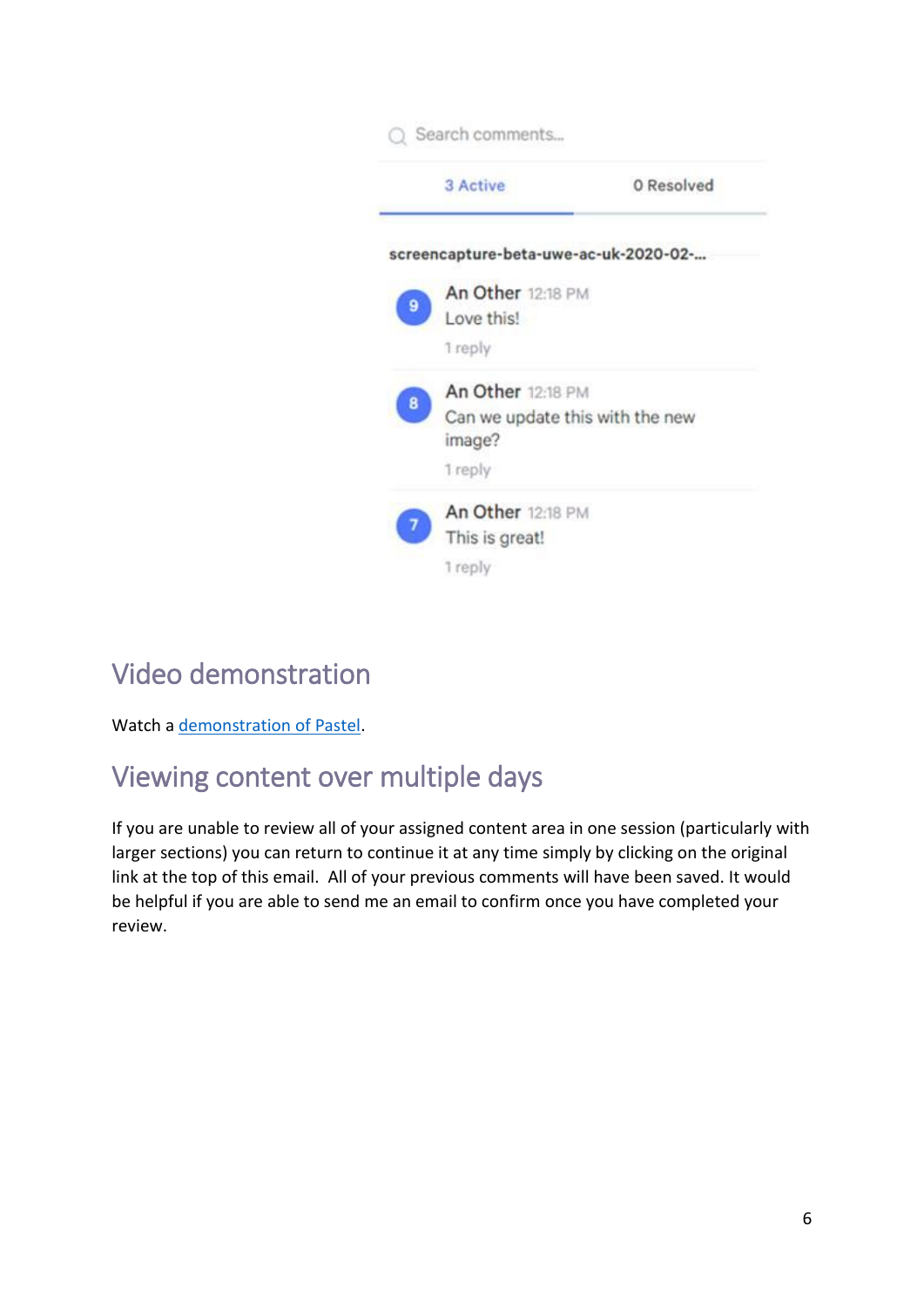# <span id="page-6-0"></span>Filter comments

Click in the Search comments box, then filters. The below will come up:

| Q Search comments<br>Done          |                                                                                                                                                                                                                                                                          |  |  |  |  |  |
|------------------------------------|--------------------------------------------------------------------------------------------------------------------------------------------------------------------------------------------------------------------------------------------------------------------------|--|--|--|--|--|
| Sort by page $\vee$                | $\nabla$ Filters                                                                                                                                                                                                                                                         |  |  |  |  |  |
| Search or a<br>exactly what<br>loc | <b>STATUS</b><br>Choose a status<br><b>MARKED AS</b><br>Read<br>Unread<br><b>COMMENTS BY</b><br>Choose a person<br><b>COMMENT MENTIONS</b><br>Choose a person<br>COMMENTS ASSIGNED TO<br>Choose a person<br>TIMEFRAME<br>Choose a date range<br>LABELS<br>Choose a label |  |  |  |  |  |
|                                    | <b>DEVICES</b><br>Choose a device                                                                                                                                                                                                                                        |  |  |  |  |  |
|                                    | PAGES                                                                                                                                                                                                                                                                    |  |  |  |  |  |
|                                    | Choose a page                                                                                                                                                                                                                                                            |  |  |  |  |  |
|                                    |                                                                                                                                                                                                                                                                          |  |  |  |  |  |